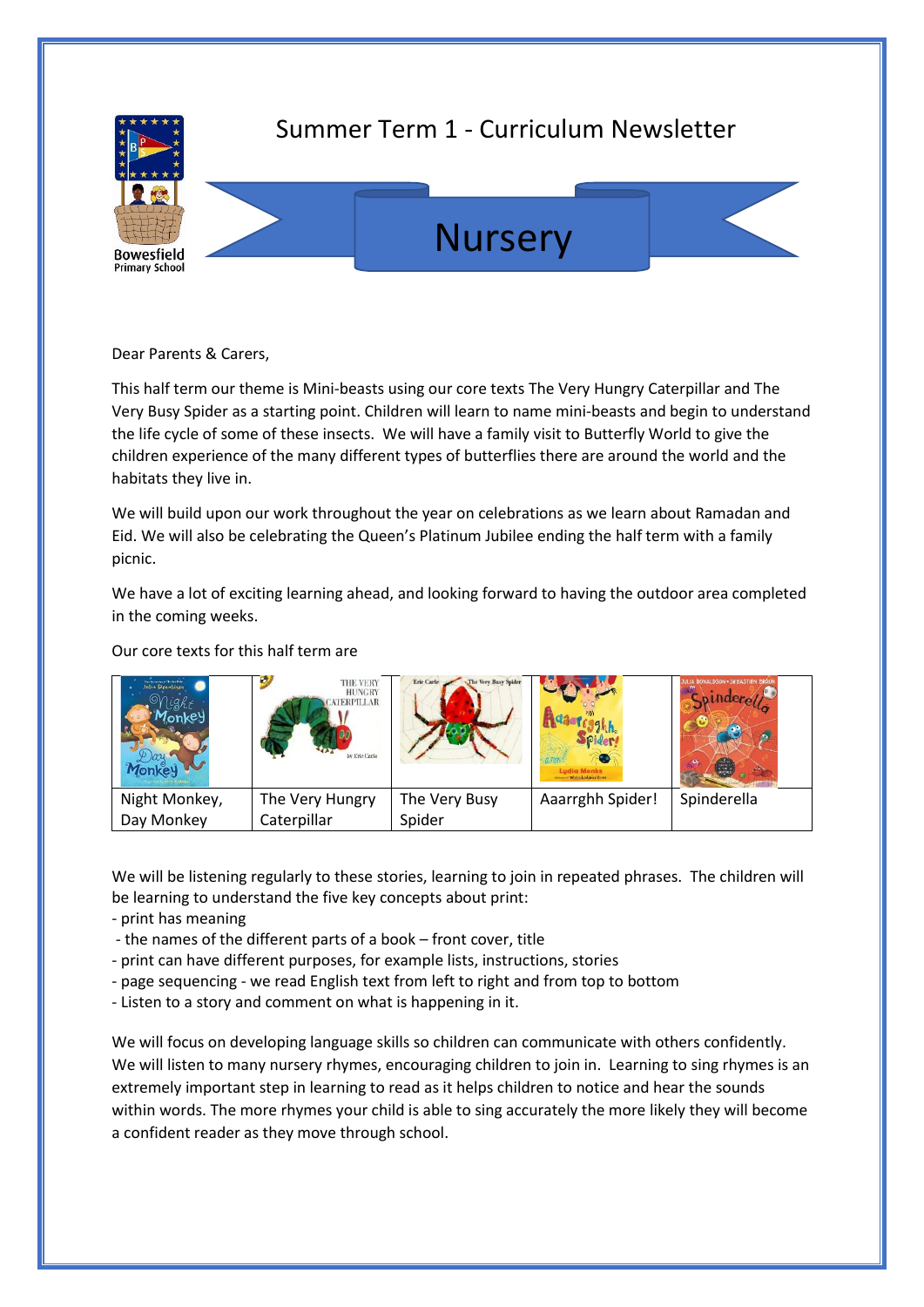Children who are moving into Reception are beginning to join in short, daily phonics sessions following the Read Write Inc Programme for Nursery. This is the programme school uses to teach reading. The children will learn to 'Fred Talk', orally blending sounds together.

All children are continuing to learn to recognise their name. They will learn to choose their name card from a group of names beginning with the same sound so they recognise their name confidently. If your child is moving into Reception in September, they no longer have a picture cue to help them find their name card as they are focusing on recognising their names independently when they arrive at nursery. Children will learn to build their name using different objects to help them learn the order of the letters in their name, without having to write it. When they draw pictures, they will be encouraged to try to write their name on their work. When they are ready, children will learn to form the letters in their name correctly.

In maths, we will be completing a Sunflower Challenge, building on our work on growing last half term we will become experts on sunflowers whilst developing our mathematical skills such as noticing, comparing, measuring and counting. We will explore using five frames and develop our subitising skills. We will focus on children's ability to explain what they see. As part of the Sunflower challenge we will explore the flowers themselves, drawing and painting them, as well as seeing who grows the tallest sunflower.

**Nursery children must wear uniform.** All children must have a bag, with spare clothes, for example pants, socks, top and trousers just in case they need changing, for example if they have got wet as they play in the water. Shoes should not have laces as these come undone easily. **Earrings must not be worn,** to nursery for health and safety reasons. **All items of clothing must be named.** 

Please continue to read daily with your child. Children who share books with an adult regularly at home become confident readers as they move through school. Children can change their books every day if they would like. Sometimes they may choose to bring the same book home to share. This is because they are developing a love of reading and beginning to have favourite books. Reading the same books repeatedly supports your child's understanding of how stories are structured and develop their vocabulary so they begin to use new words learnt in the stories they read as they play.

If your child draws a picture in their reading together booklet 3 times in a week, they will receive a prize on a Friday. Children must complete the picture by themselves, do not draw it for them. The more practise your child has at drawing will enable them to learn to use shapes more effectively to draw their own recognisable pictures, which is something they need to be able to do by the end of nursery.

It has been wonderful to see some of the pictures you have posted of your children on Tapestry. Posting these pictures of what the children have been doing at home helps develop their confidence to talk about what they have done, which supports their language development.

We will continue to post pictures of what your child is learning on Tapestry. Please 'like' or make a comment on their work so we know you have seen it. The children love to share their learning with you and often ask us to take photos so that you can see what they have done.

If you have any further questions about your child's learning in Nursery, please come and ask.

Kind regards,

Mrs Hardiman